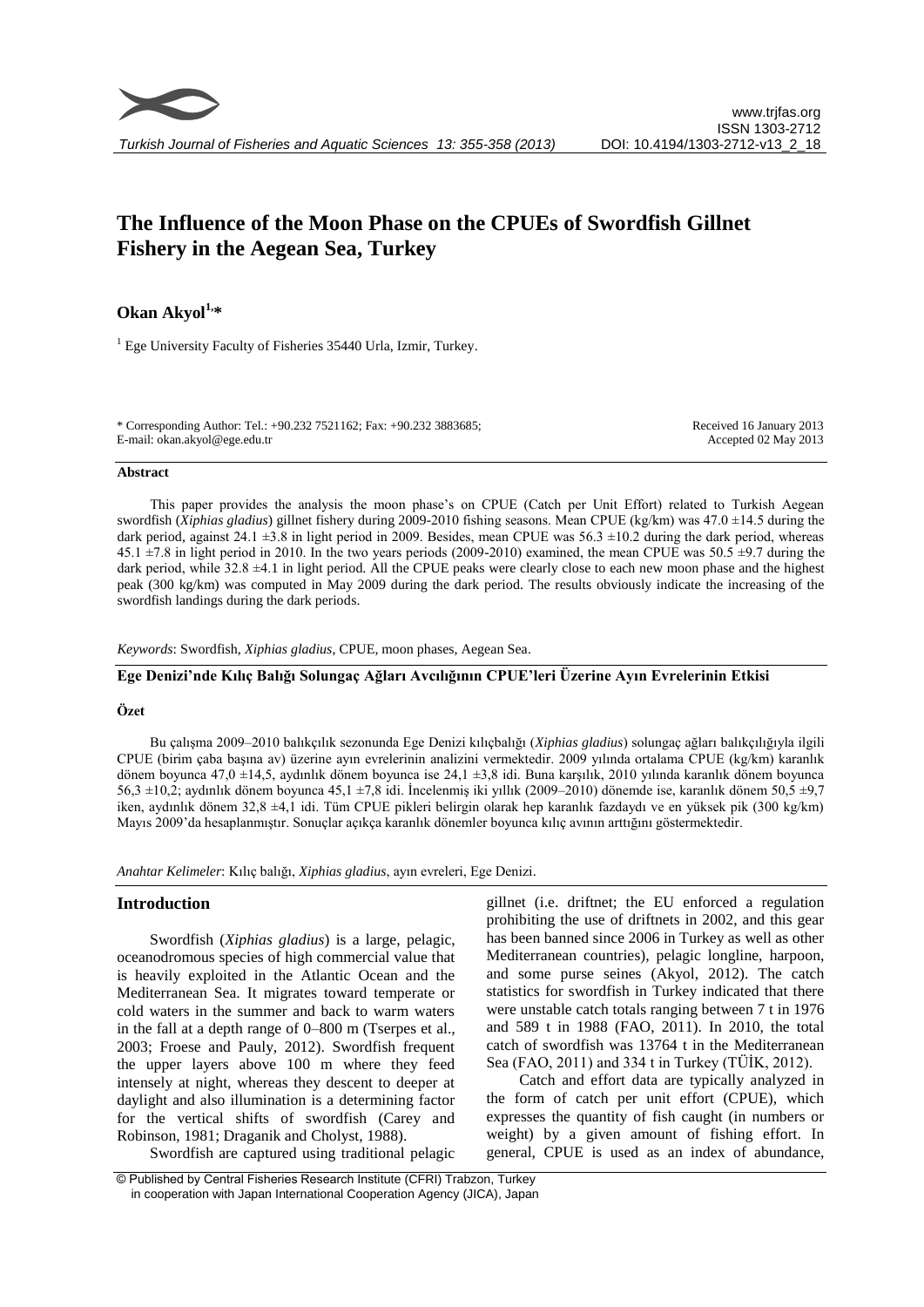meaning that a proportional change in CPUE is expected to represent the same proportional change in stock size (FAO, 1999). The CPUE data are often influenced by several factors, some of them environmental, which strongly affect the availability of the target species (Di Natale and Mangano, 1995).

The CPUE data from driftnet fishery is a good stock abundance index and it needs to be checked and validated, but the influence of some external factors seems to heavily affect it (Di Natale and Mangano, 1995). The authors had given a first analysis the moon phase's influence on CPUE as an external factor in Italian swordfish driftnet fleets.

Turkish fishermen as well as Italian driftnet fishermen (Di Natale and Mangano, 1995) are also know very well the effects due to different moon phases on commercial catches. They prefer moonless (darkness) nights for the higher catch. Akyol and Ceyhan (2012) reported firstly the lunar survey on CPUE of the Turkish albacore (*Thunnus alalunga*) gillnet fishery. Thus, this paper provides the second analysis (after from the albacore) the moon phase's influence on CPUE related to Turkish swordfish gillnetting in the Aegean Sea.

### **Materials and Methods**

The daily fishing activity from 21 representative swordfish gillnetters were monitored randomly based at the ports of Sivrice and Sığacık (Figure 1) from April to September 2009, and April, May and August 2010. The operation depths were between 150 m and 700 m (average: 309 m  $\pm 10$ ). The overall length

(LOA), gross tonnage (GT) and machine power (hp) of the sampled gillnetters were ranged from 8 to 17 m (average: 11.3 m  $\pm$ 0.7), 2.7 to 47 GT (average: 12.8)  $\pm 2.6$ ), 28 to 380 hp (average: 142  $\pm 21$ ), respectively. The details of swordfish gillnet characteristics, fishing methods and discards were given by Akyol (2012).

A total of 91 swordfish landings (33 Sivrice and 58 Sığacık) were sampled. On each fishing trip, dock samplings and some logbook data were on (1) date, location, depth and moon phases, (2) fishing boat characteristics, (3) fishing gear aspects of the fishing operation such as mesh size, total length of the net, (4) the catch of swordfish as round weight (RWT).

Fishing effort (f) and catch per unit of effort (CPUE) were calculated using the following formula, modified from De Metrio and Megalafonou (1988): f  $= (a'/1000) \times g$ , where  $(a'/1000)$  represents the mean length of the net placed daily in the sea divided by the 1 km net unit; g is the number of fishing days. The CPUE, weight per km of the net was computed with the formula  $CPUE = \frac{kg}{f}$ .

The lunar cycle was divided to two periods as light and dark (according to the fishermen), and assumed the demilunes (first/last quarters), and waning gibbous and full moon as light period; new moon and crescent as dark period. All of the means were given with standard error  $(\pm \text{ SE})$ .

#### **Results and Discussion**

A total of 91 sets, 55 in 2009 and 36 in 2010 were recorded. Total length of gillnets was reaching 245 km in 91 operations, ranged from 700 to 6000 m



**Figure 1.** Sampling area.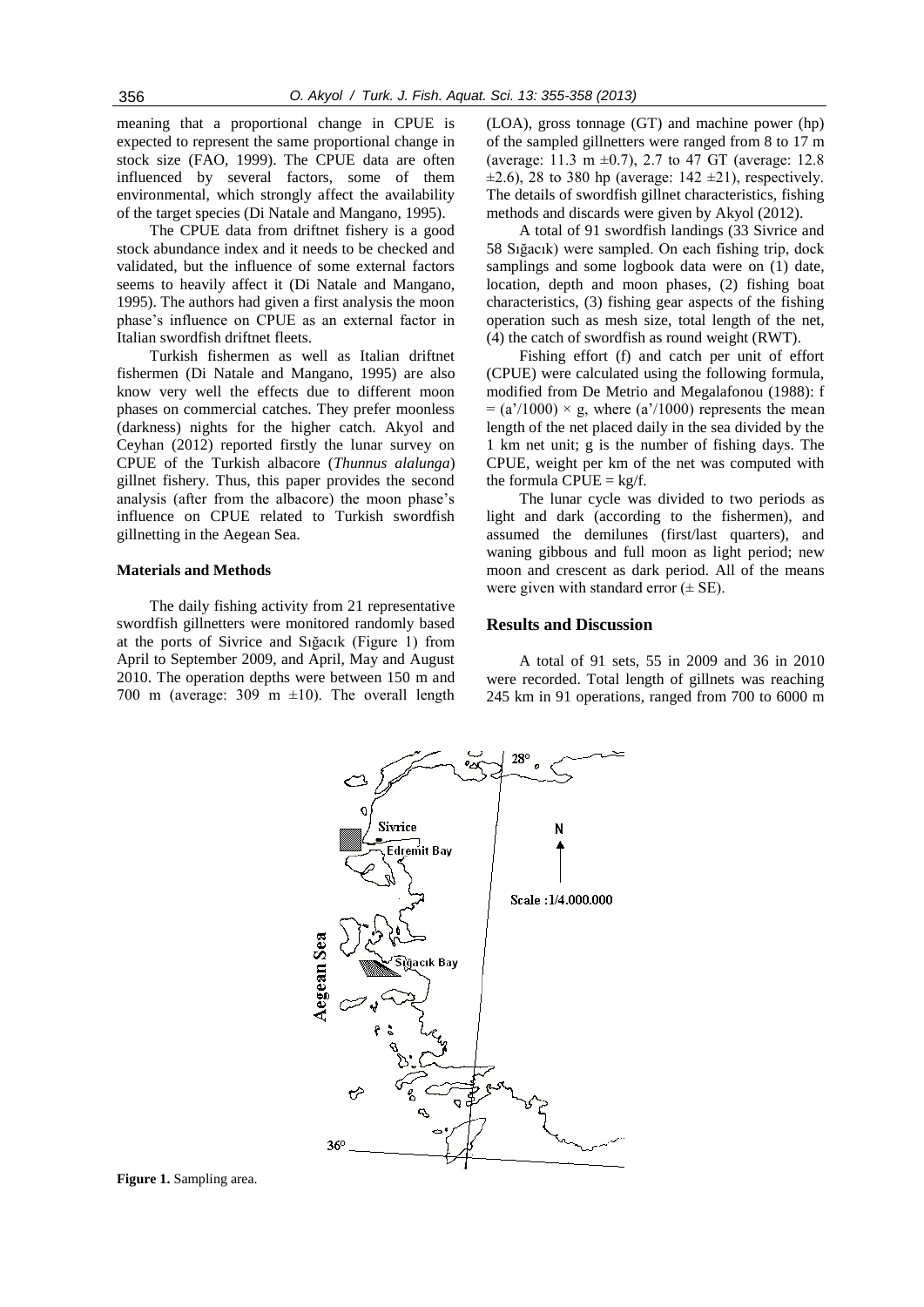with average:  $2692 \pm 116$  m.

The first strong evidence of moon phase's influence had been shown in 2009. Mean CPUE (kg/km) was  $47.0 \pm 14.5$  during the dark period, against  $24.1 \pm 3.8$  in light period. Besides, mean CPUE was  $56.3 \pm 10.2$  during the dark period in 2010, whereas  $45.1 \pm 7.8$  in light period. In the two years periods (2009-2010) examined, the mean CPUE was 50.5  $\pm$ 9.7 during the dark period, while 32.8  $\pm$ 4.1 in light period (Table 1). All the CPUE peaks were clearly close to each new moon phase and the highest peak (300 kg/km) was computed in May 2009 during the dark period (Figure 2). However, there were no statistical differences between mean CPUE and years according to the moon phases (*t*-test, P>0.05).

Di Natale and Mangano (1995) reported that the means of CPUE of swordfish driftnet fishery were 12.9 kg/km in the dark period, while 7.6 kg/km in the light period during 1990-1992 seasons in all the western Italian Basins (Ligurian and Tyrrhenian Seas). These CPUE data show that the Aegean swordfish is more abundant than those of Ligurian and Tyrrhenian Seas. However, the mean CPUE variation ratios between the dark and light periods in both studies were close to each other (i.e. -41% for western Italian Basins and -35% for the Aegean Sea).

The Turkish swordfish fishermen usually give

up the operation during the full moon phase. They occasionally fished short time during the dawn while disappearing of the moon in the light period. In a similar, the large part of Italian swordfish gillnet fleet was stayed in the harbors, usually from 3 to 5 days in the full moon phases (Di Natale and Mangano, 1995).

Some previous studies proved the relationships between moon phases and swordfish/albacore catchability. For instance, Draganik and Cholyst (1988) obtained the highest catch ratios during full moon phase for the Central Atlantic swordfish longline fisheries, as well as Santos and Garcia (2005) for the Atlantic Portuguese pelagic longline fishery. In contrast, Di Natale and Mangano (1995) attained the highest catch rates in the new moon phase for the Mediterranean Italian driftnet fishery, as well as Akyol and Ceyhan (2012) for the Eastern Mediterranean Turkish albacore driftnet fishery. Thus, for the higher catchability in both fishing gears, the full moon phase is effective for pelagic longlining owing to increase the visibility of the bait; whereas, new moon phase is effective for driftnetting owing to reduce the visibility of the net.

In conclusion, the results of this study obviously indicate the increasing of the swordfish landings during the dark period in both 2009 and 2010. However, analysis associating moon phase with the

**Table 1.** Yearly mean CPUE (kg/km) values and swordfish landings from sampled boats in the Aegean Sea

| CPUE (kg/km)            |      |                 |      |                 |      |                |
|-------------------------|------|-----------------|------|-----------------|------|----------------|
| <b>Moon Phase</b>       |      | 2009            |      | 2010            |      | $2009 - 10$    |
|                         | 2968 | $47.0 \pm 14.5$ | 2971 | $56.3 \pm 10.2$ | 5939 | $50.5 \pm 9.7$ |
|                         | 1402 | $24.1 \pm 3.8$  | 2498 | $45.1 \pm 7.8$  | 3900 | $32.8 \pm 4.1$ |
| Mean CPUE variation (%) |      | $-48.7$         |      | $-18.5$         |      | $-35.0$        |
| Landings (kg)           | 4370 |                 | 5469 |                 | 9839 |                |



**Figure 2.** Daily CPUE (kg/km) swordfish data (RWT) from the gillnet fishery in the Aegean Sea in 2009–2010 fishing seasons according to the moon phases.